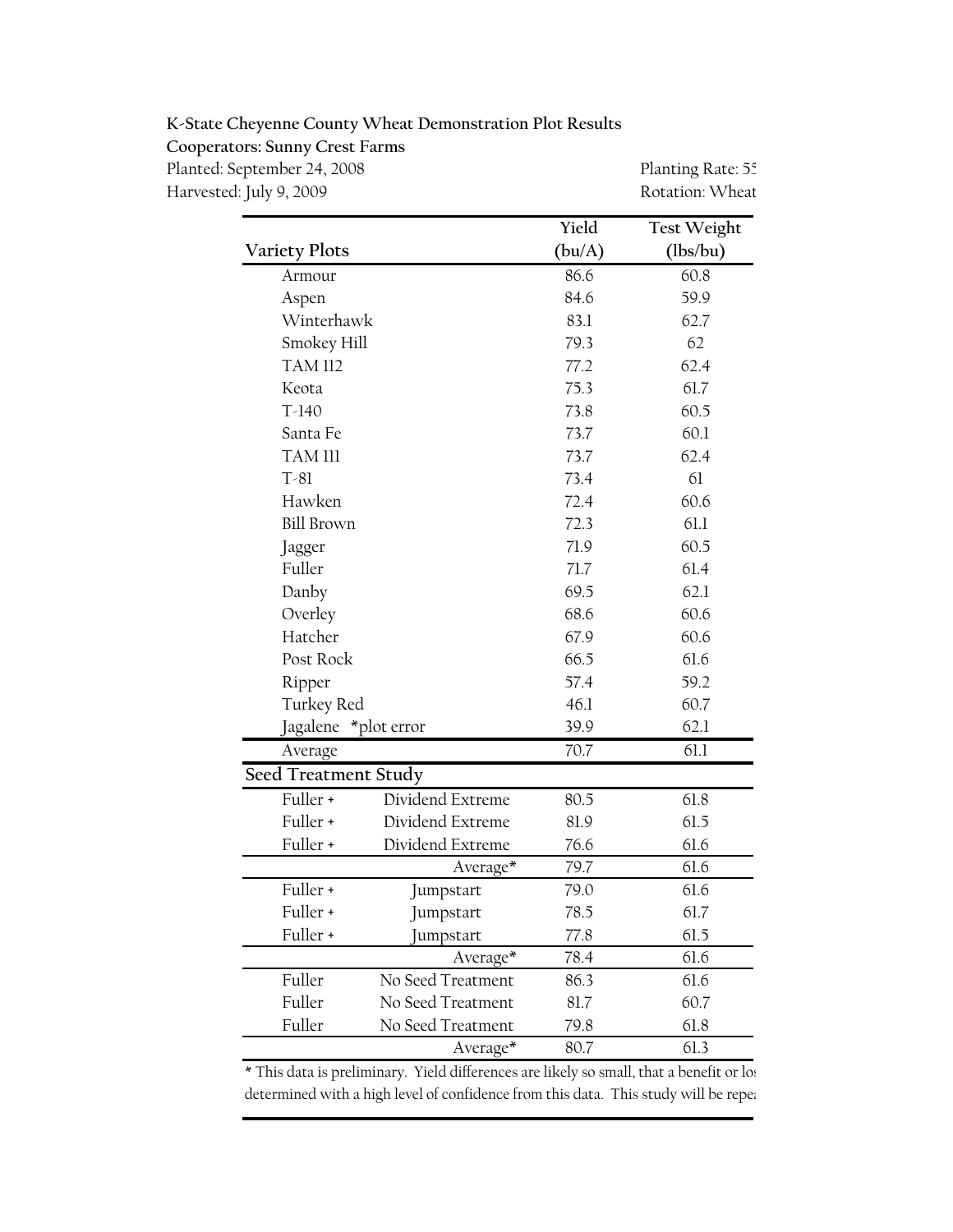Fungicide Study

| <u>unciente</u> ocuu y |              |      |      |  |
|------------------------|--------------|------|------|--|
| TAM 112 +              | Quadris      | 92 S | n s  |  |
| $TAM$ 112 +            | No Treatment | 85.5 | 62 I |  |
| $TAM$ 112 +            | Tilt         | 823  | 62.5 |  |
| $TAM$ 112 +            | Ouilt        | 81 O | 63   |  |

Quadris is a preventative fungicide. Leaf rust was not present on the leaves at trea The infection took place later in the season, so the Quadris prevented a full-blown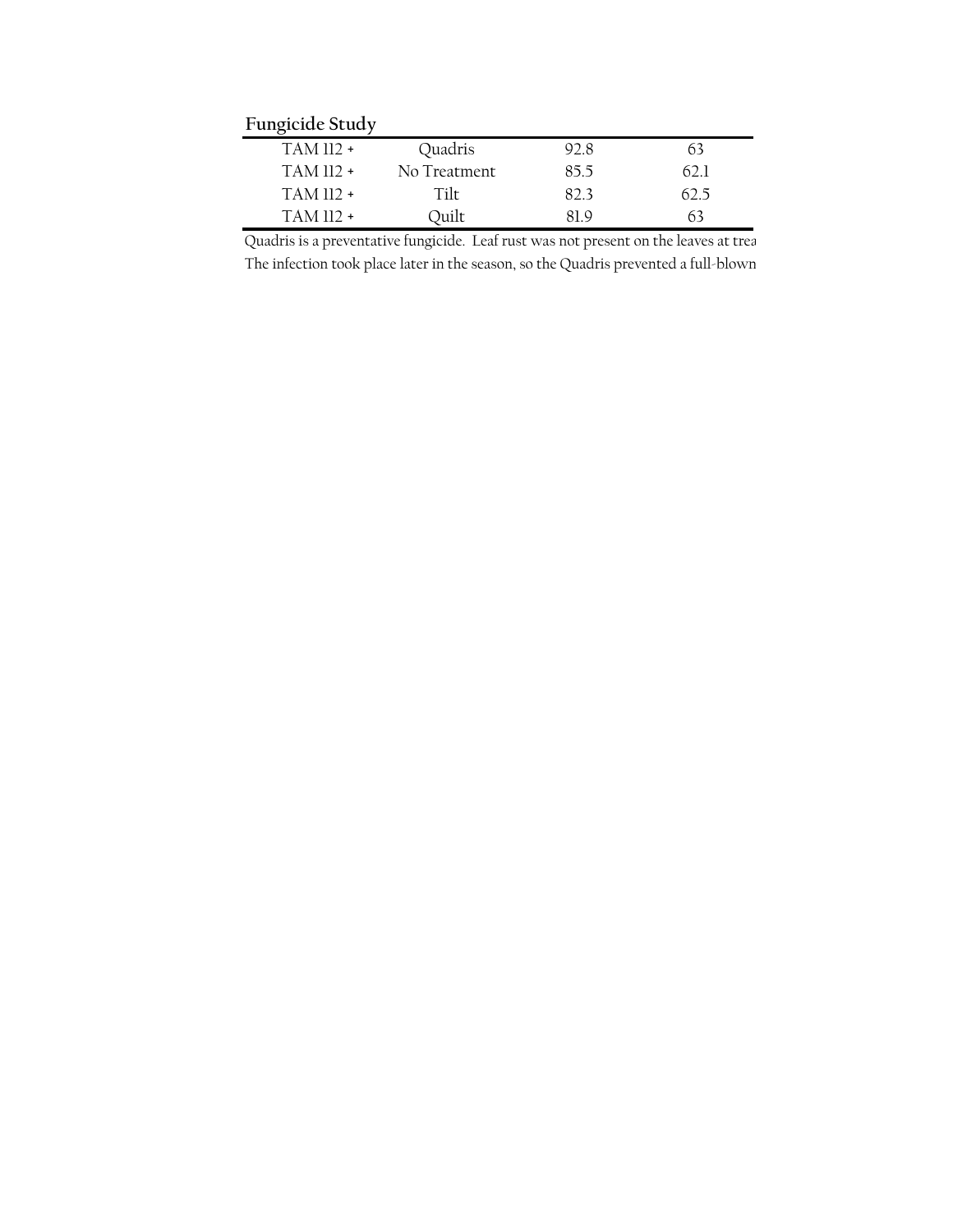5 lbs/ac t/Fallow

| Protein       |
|---------------|
| (%)           |
| $11.3\,$      |
| $11.6\,$      |
| $10.9\,$      |
| $11.8\,$      |
| $\rm ll.5$    |
| $11.7\,$      |
| $11.9\,$      |
| $11.9\,$      |
| $\rm ll.5$    |
| $11.8\,$      |
| $11.8\,$      |
| $\rm ll.5$    |
| $11.9\,$      |
| 12.4          |
| $11.7\,$      |
| $12.1\,$      |
| $11.4\,$      |
| $12.3$        |
| $12.1\,$      |
| $12.6\,$      |
| $11.4\,$      |
| $11.8\,$      |
|               |
| 12.6          |
| $12.5\,$      |
| $12.3$        |
| $12.5\,$      |
| $12.4\,$      |
| $12.7\,$      |
| 12.3          |
| $12.5\,$      |
| 12.5          |
| 12.4          |
| $12.5\,$      |
| 12.5          |
| ss can not be |
|               |

eated next year.